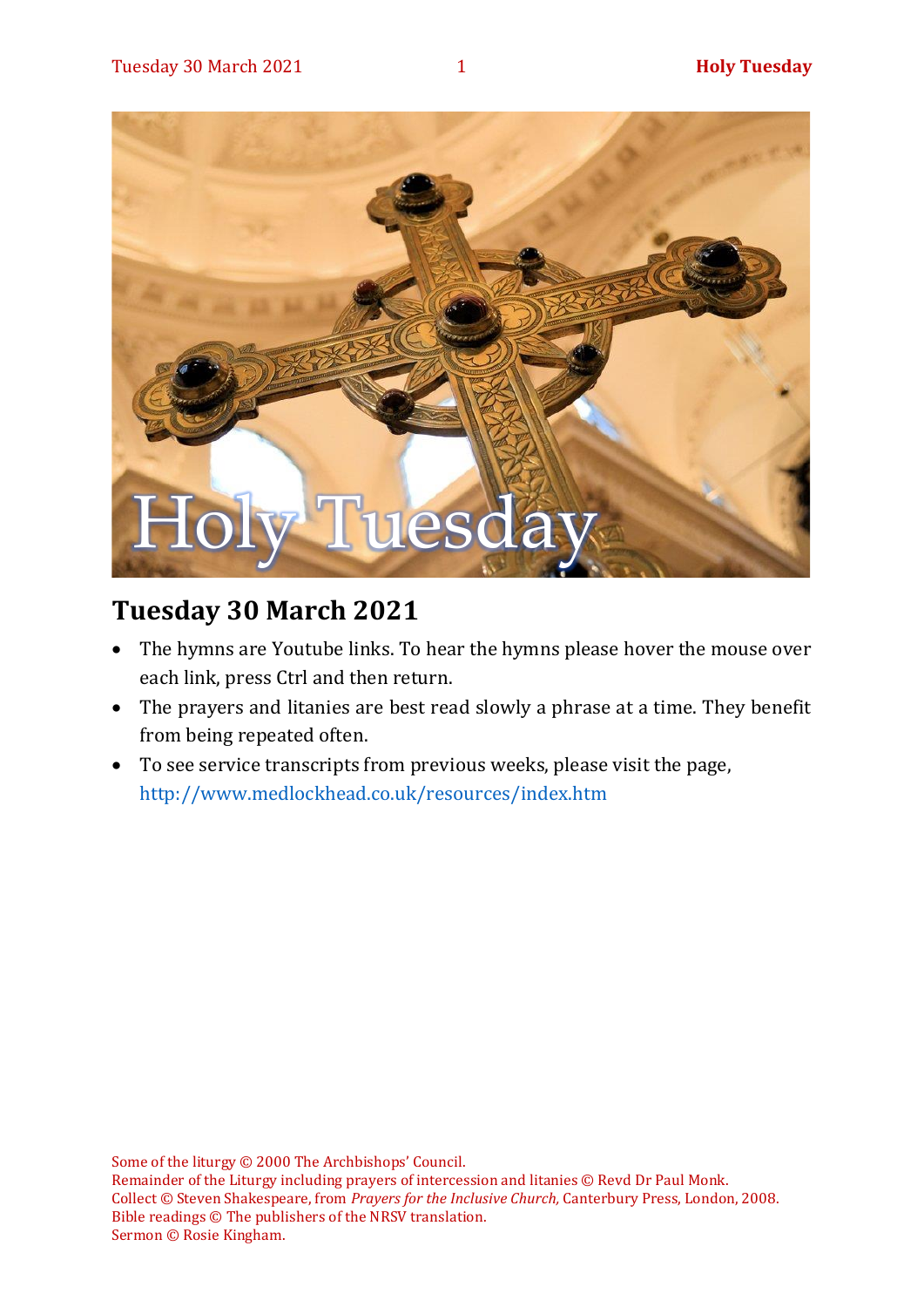# **The Welcome**

HYMN 1 **[O worship the King](https://www.youtube.com/watch?v=Wy1ahfW14M0)** (please click on this link to hear the hymn)

In the name of the Father and of the Son and of the Holy Spirit

## All **Amen**

Grace, mercy and peace from God our Father and the Lord Jesus Christ be with you all.

### All **And also with you.**

O Lord open our lips:

## All **and our mouth shall proclaim your praise:**

Let us worship the Lord:

All **all praise to his name.**

All **Glory to the Father, and to the Son, and to the Holy Spirit: as it was in the beginning, is now, and shall be for ever. Amen.**

# Prayers of preparation and penitence

As we continue into Holy Week, we walk with Jesus in Jerusalem as he prepares himself—body, mind and spirit—for the crucifixion that led to resurrection.

These prayers are inspired by the words that Jesus uttered on the Cross.

Jesus said, 'My God, my God, why have you forsaken me?' We confess our willingness to live as though God does not exist.

Father, forgive us:

### All **Save us and help us**

Jesus said, 'Father, into thy hands I commend my spirit.' We confess our refusal to trust you or give parts of our lives to you.

Father, forgive us:

### All **Save us and help us**

Jesus prayed, 'Father forgive them'. We confess our refusal to forgive and to accept God's forgiveness that pleads with us to change.

Father, forgive us:

## All **Save us and help us**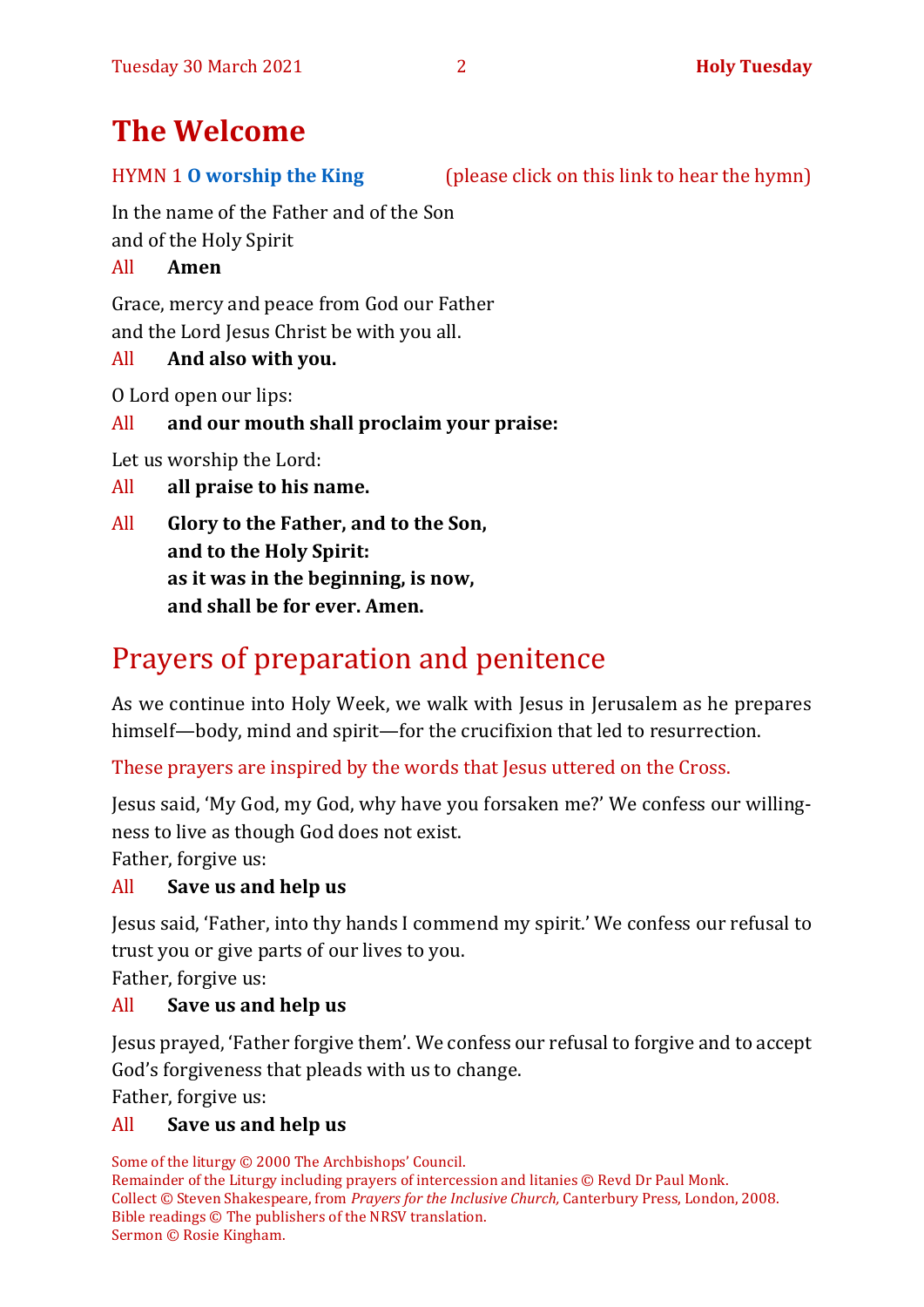Jesus prayed, 'Today you will be with me in paradise'. We confess our refusal to help others find heaven and our unwillingness to spread the Gospel. Father, forgive us:

## All **Save us and help us**

Jesus said, 'I thirst'. We confess our refusal to help those who are hungry and thirsty, or any other kind of need.

Father, forgive us:

### All **Save us and help us**

Jesus said, 'Behold: this is your mother.' We confess our refusal to give comfort to the lonely, the oppressed, and those who need us.

Father, forgive us:

### All **Save us and help us**

God our Father, who loved the world so much that he sent his Son to bring us new life at Easter, forgive us our sins and make us holy to serve him in the world, through Jesus Christ our Lord. All **Amen**

# Praise and thanksgiving

All **Loving Lord, fill us with your life-giving, joy-giving, peace-giving presence, that we may praise you now with our lips and all the day long with our lives, through Jesus Christ our Lord. Amen**

This Holy Tuesday, we thank God for his gift of forgiveness through the Cross. Lord of heaven:

### All **we give you thanks and praise.**

This Holy Tuesday, we thank Christ for taking our sins and making us a new creation. Lord of heaven:

#### All **we give you thanks and praise.**

This Holy Tuesday, we thank the Holy Spirit for inspiring us to seek God. Lord of heaven:

### All **we give you thanks and praise.**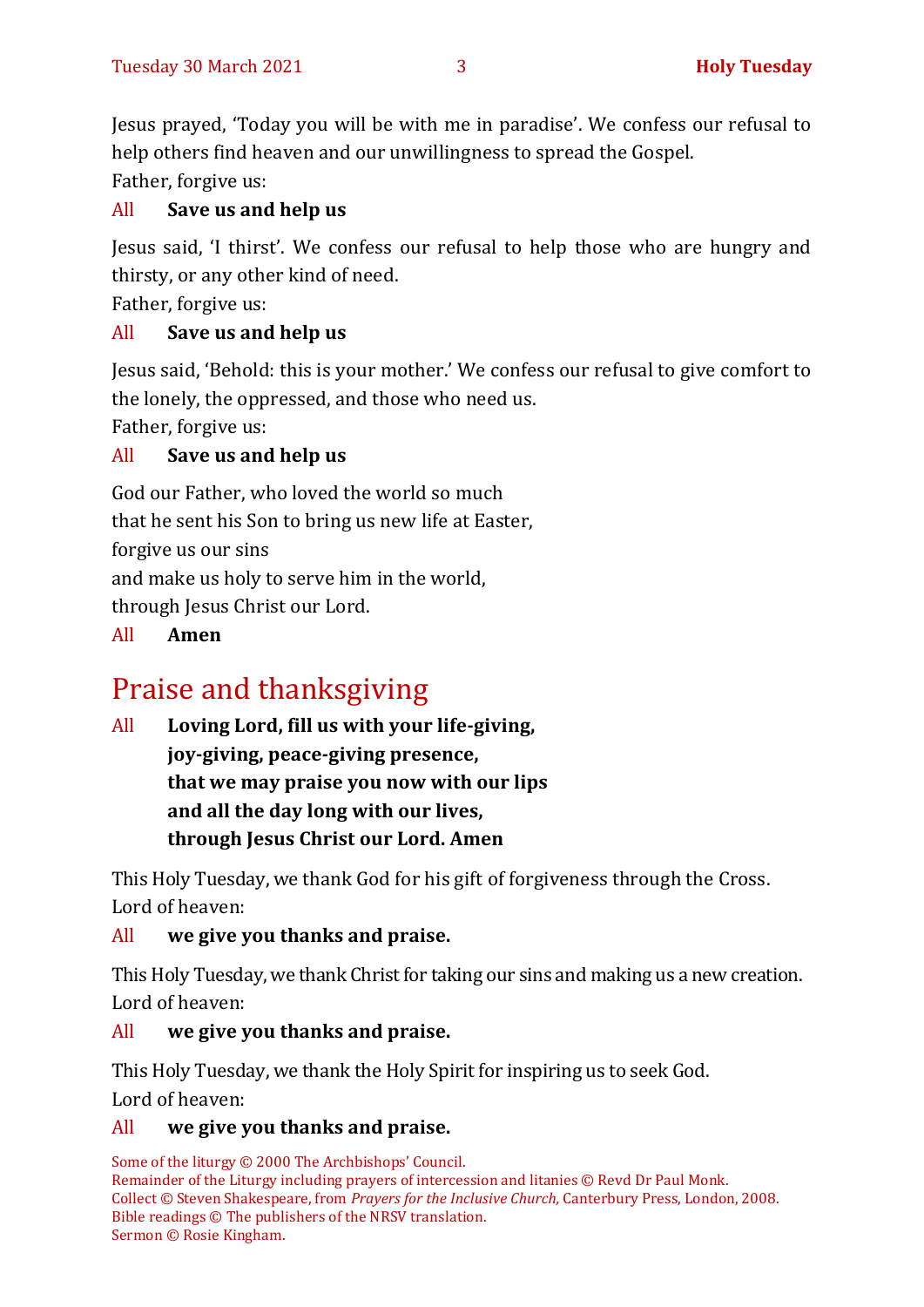This Holy Tuesday, we thank God for meeting our material needs.

Lord of heaven:

## All **we give you thanks and praise.**

This Holy Tuesday, we thank God for those who have loved us and prayed for us. Lord of heaven:

## All **we give you thanks and praise.**

This Holy Tuesday, we thank God for our beautiful and inspiring world. Lord of heaven:

## All **we give you thanks and praise.**

This Holy Tuesday, we thank God—Father, Son and Holy Spirit—for our salvation, Lord in heaven:

## All **we give you thanks and praise.**

May God be gracious to us and bless us. May his face shine on us; so that his way may be known on earth, his salvation among all nations. God, our God, will bless us, and all the ends of the earth will fear him. *Psalm 67* All **Amen**

HYMN 2 **[Veni sancta spiritus](https://www.youtube.com/watch?v=tG95MEZD2fI)** (please click on the link for the hymn)

# **The Ministry of the Word**

## **The Collect**

Lord, you make a gift of death to bring us to new life: free us from our need to fix and own your name so we may look for the day when you are lifted high and all are drawn into the arms of love; through Jesus Christ, the passion of God.

## All **Amen**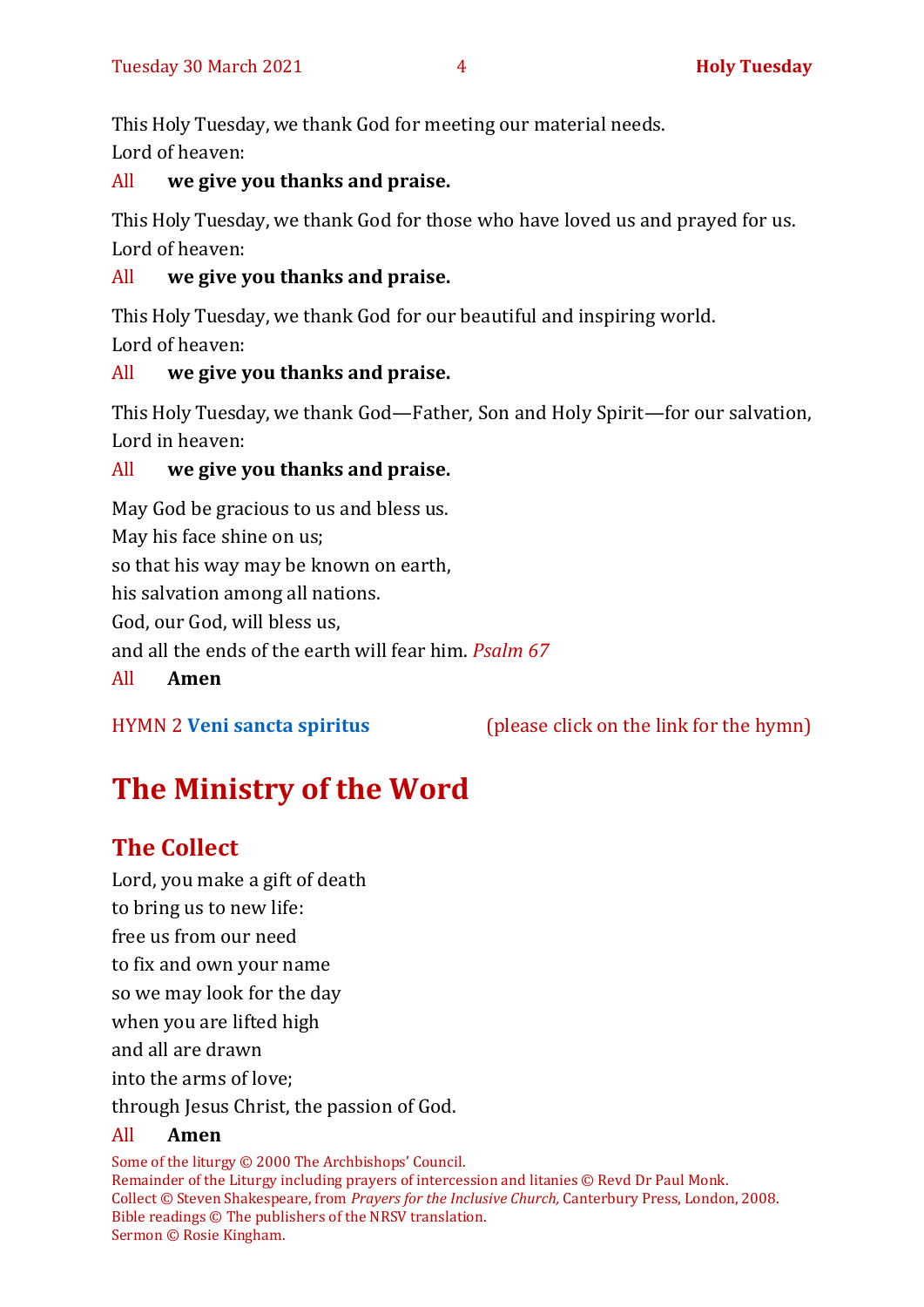## **First reading**

A reading from the book of the Prophet Isaiah Listen to me, O coastlands, pay attention, you peoples from far away! The Lord called me before I was born, while I was in my mother's womb he named me. He made my mouth like a sharp sword, in the shadow of his hand he hid me; he made me a polished arrow, in his quiver he hid me away. And he said to me, 'You are my servant, Israel, in whom I will be glorified.' But I said, 'I have laboured in vain, I have spent my strength for nothing and vanity; yet surely my cause is with the Lord, and my reward with my God.' And now the Lord says, who formed me in the womb to be his servant, to bring Jacob back to him, and that Israel might be gathered to him, for I am honoured in the sight of the Lord, and my God has become my strength he says, 'It is too light a thing that you should be my servant to raise up the tribes of Jacob and to restore the survivors of Israel; I will give you as a light to the nations, that my salvation may reach to the end of the earth.' Thus says the Lord, the Redeemer of Israel and his Holy One, to one deeply despised, abhorred by the nations, the slave of rulers, 'Kings shall see and stand up,

princes, and they shall prostrate themselves,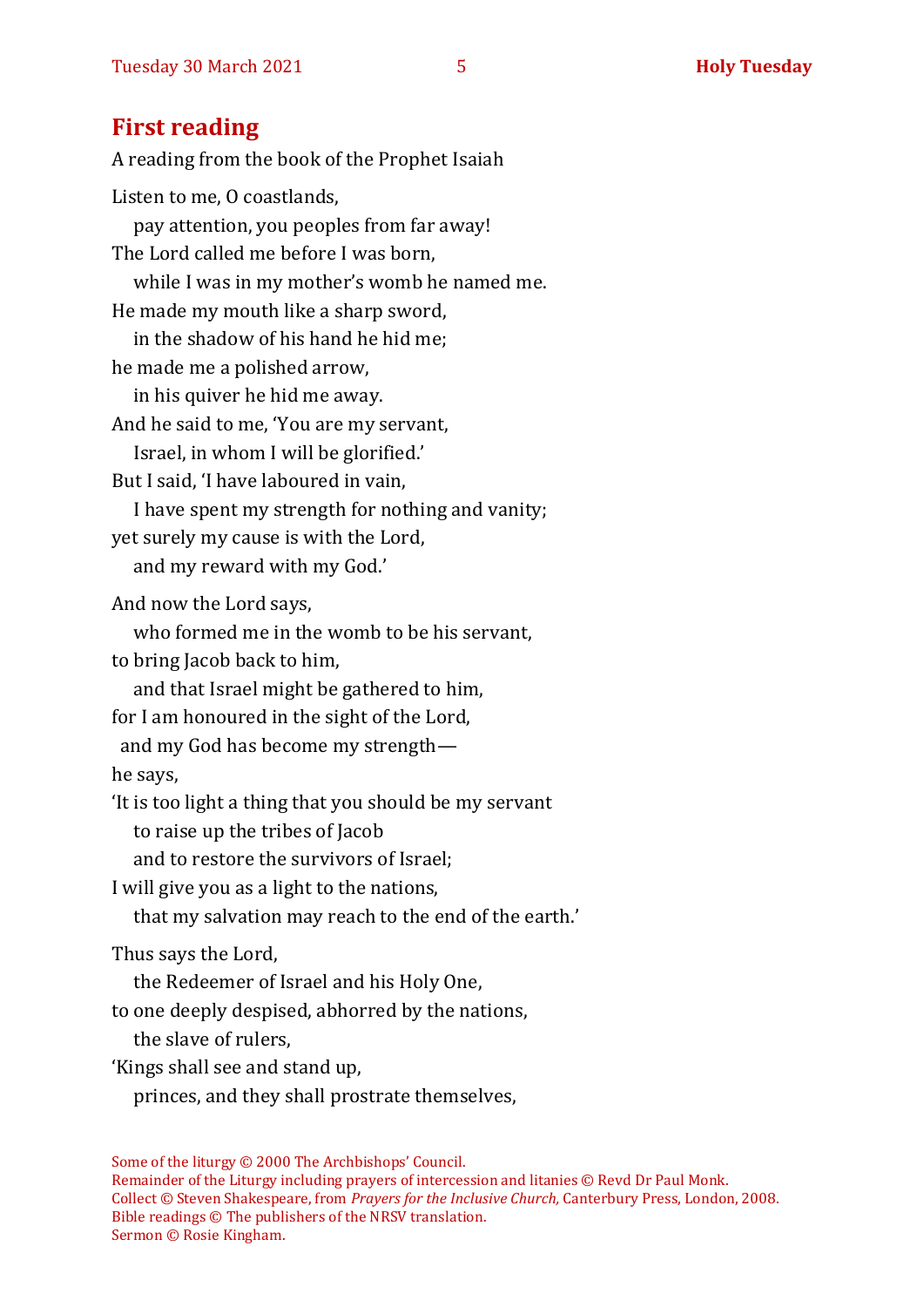because of the Lord, who is faithful,

the Holy One of Israel, who has chosen you.' *Isaiah 49:1–7*

This is the Word of the Lord

All **Thanks be to God.**

## **Second reading**

A reading from First Letter of St Paul to the Corinthians

The message about the cross is foolishness to those who are perishing, but to us who are being saved it is the power of God. For it is written,

'I will destroy the wisdom of the wise, and the discernment of the discerning I will thwart.'

Where is the one who is wise? Where is the scribe? Where is the debater of this age? Has not God made foolish the wisdom of the world? For since, in the wisdom of God, the world did not know God through wisdom, God decided, through the foolishness of our proclamation, to save those who believe. For Jews demand signs and Greeks desire wisdom, but we proclaim Christ crucified, a stumbling-block to Jews and foolishness to Gentiles, but to those who are the called, both Jews and Greeks, Christ the power of God and the wisdom of God. For God's foolishness is wiser than human wisdom, and God's weakness is stronger than human strength.

Consider your own call, brothers and sisters: not many of you were wise by human standards, not many were powerful, not many were of noble birth. But God chose what is foolish in the world to shame the wise; God chose what is weak in the world to shame the strong; God chose what is low and despised in the world, things that are not, to reduce to nothing things that are, so that no one might boast in the presence of God.He is the source of your life in Christ Jesus, who became for us wisdom from God, and righteousness and sanctification and redemption, in order that, as it is written, 'Let the one who boasts, boast inthe Lord.' *1 Cor 1:18–31*

This is the Word of the Lord

All **Thanks be to God.**

#### HYMN 3 **[Only by grace can we enter](https://www.youtube.com/watch?v=hv72Q23lIp0)** (click on this link to hear the hymn)

## **Gospel reading**

Hear the Gospel of our Lord Jesus Christ according to John

#### All **Glory to you O Lord.**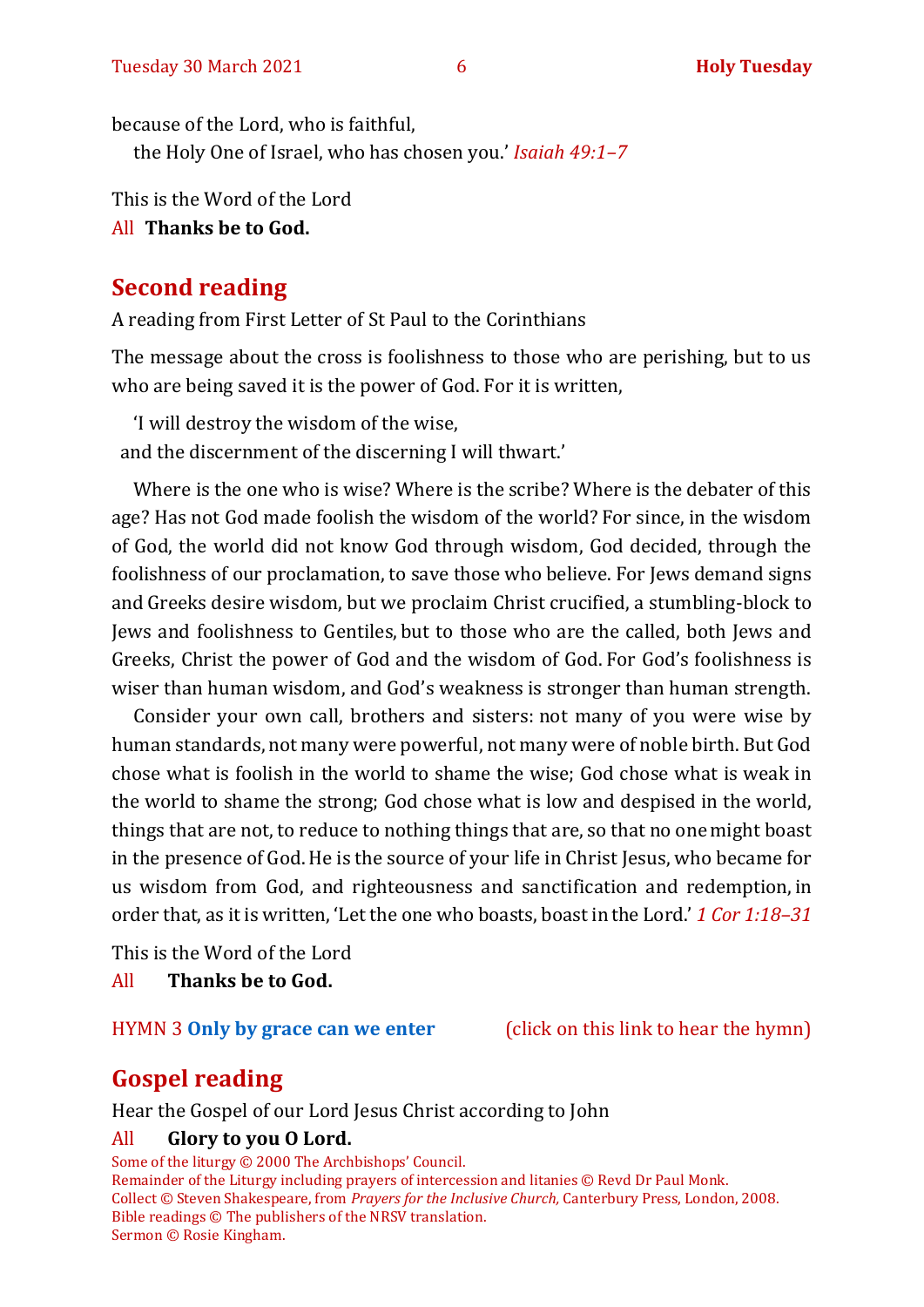Among those who went up to worship at the festival were some Greeks. They came to Philip, who was from Bethsaida in Galilee, and said to him, 'Sir, we wish to see Jesus.' Philip went and told Andrew; then Andrew and Philip went and told Jesus.Jesus answered them, 'The hour has come for the Son of Man to be glorified. Very truly, I tell you, unless a grain of wheat falls into the earth and dies, it remains just a single grain; but if it dies, it bears much fruit. Those who love their life lose it, and those who hate their life in this world will keep it for eternal life. Whoever serves me must follow me, and where I am, there will my servant be also. Whoever serves me, the Father will honour.

'Now my soul is troubled. And what should I say—"Father, save me from this hour"? No, it is for this reason that I have come to this hour. Father, glorify your name.' Then a voice came from heaven, 'I have glorified it, and I will glorify it again.' The crowd standing there heard it and said that it was thunder. Others said, 'An angel has spoken to him.' Jesus answered, 'This voice has come for your sake, not for mine. Now is the judgement of this world; now the ruler of this world will be driven out. And I, when I am lifted up from the earth, will draw all people to myself.' He said this to indicate the kind of death he was to die. The crowd answered him, 'We have heard from the law that the Messiah remains for ever. How can you say that the Son of Man must be lifted up? Who is this Son of Man?' Jesus said to them, 'The light is with you for a little longer. Walk while you have the light, so that the darkness may not overtake you. If you walk in the darkness, you do not know where you are going. While you have the light, believe in the light, so that you may become children of light.'

After Jesus had said this, he departed and hid from them. *John 12:20–36*

This is the Gospel of the Lord

All **Praise to you O Christ.** 

### **Sermon**

In today's Gospel, we read that 'some Greeks' said to Philip, 'Sir, we wish to see Jesus'. These days, there is so much to see (television, YouTube, Netflix, TikTok, and so much more) that seeing has become passive. It is something we do to amuse ourselves, something we let other people see to amuse them. We post images to let others see how lucky we are, we look at their images of interesting things that happened. We might see the news or documentaries, things that are real of themselves but still not the whole story. What we see might make us sad or uncomfortable momentarily, motivate us to give money to charity or make us feel superior

Some of the liturgy © 2000 The Archbishops' Council.

Remainder of the Liturgy including prayers of intercession and litanies © Revd Dr Paul Monk. Collect © Steven Shakespeare, from *Prayers for the Inclusive Church,* Canterbury Press, London, 2008. Bible readings © The publishers of the NRSV translation.

Sermon © Rosie Kingham.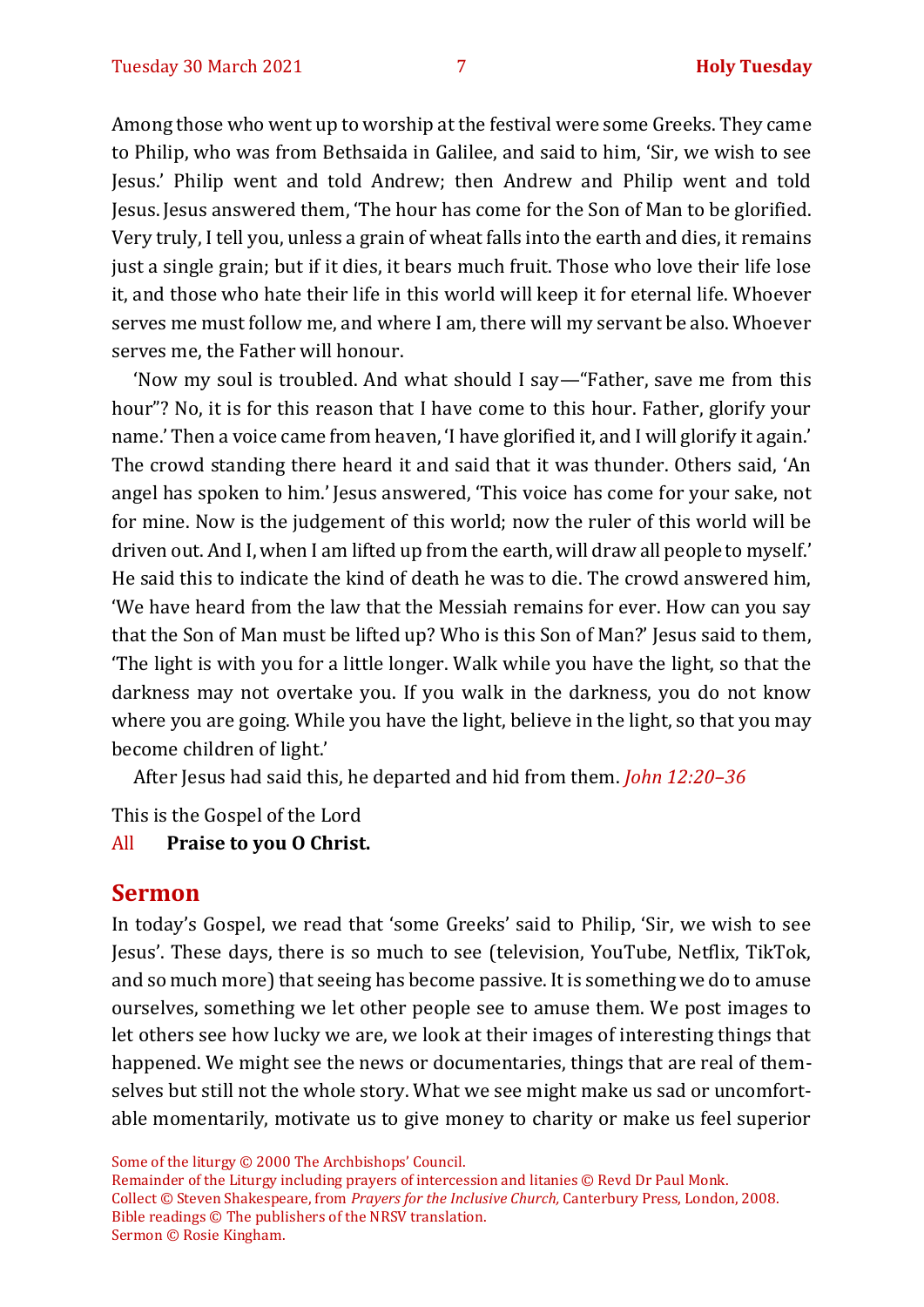but we are not involved. What we see is worldly, superficial, a façade, what someone else wants us to see. We watch but do not participate.

Jesus tells us in this passage what seeing Him really means. It means dying to this world and living in Him, following Jesus and serving Him, doing His will. St Paul explains this in the epistle, when he talks about God making foolish the wisdom of the world. Let's just think about that for a minute. The wisdom of this world is bound up in wealth and power—but where does that get us? It gets us to misuse of wealth and power, to hedge funds and starving children, to conflict and ethnic cleansing, to gangs and domestic violence. So when Paul tells us that we are not wise or influential in worldly terms, he is stating fact. Most of us are **ordinary.** Ordinary intelligence, ordinary talents, but special in the love and service of God. The love of God and the power of the cross are the great levellers, both uplifting and humbling.

Now, most of us like money and the comforts it brings. Most of us have sneaky likings for entertaining TV and will gossip about the antics of the Kardashians or who was fired from *The Apprentice*. Most of us play games on our phones and post images on Facebook for our friends to see. However, Lent gives us the opportunity to examine ourselves and straighten out our priorities, to sort out what is important and what is not, and to discipline ourselves in spiritual habits that will (we hope and pray) last our lifetime. It helps us see Jesus.

To see Jesus is to participate in his passion, death and resurrection. To experience with him the triumph of Palm Sunday, the betrayal of Maundy Thursday, the despair of Good Friday and the joy and grace of Easter. We can't do that if we are driven by earthly things, if we glorify wealth and power. They are not important in God's eyes, as He has turned everything round.

We do not know if the Greeks in the Gospel ever saw Jesus, but we do know that many people would have seen Jesus as spectators (the cheering crowds on Palm Sunday, for example). But we do know that the lasting impression was made on those who came into His presence, who experienced His love. They were the ones who were changed.

We, too, want to be changed, to rise above our reliance on earthly things, and boast of Christ crucified. It's hard, and it will take our lifetime and beyond, but what a privilege—we will see Jesus. Amen.

Some of the liturgy © 2000 The Archbishops' Council.

Remainder of the Liturgy including prayers of intercession and litanies © Revd Dr Paul Monk. Collect © Steven Shakespeare, from *Prayers for the Inclusive Church,* Canterbury Press, London, 2008. Bible readings © The publishers of the NRSV translation.

Sermon © Rosie Kingham.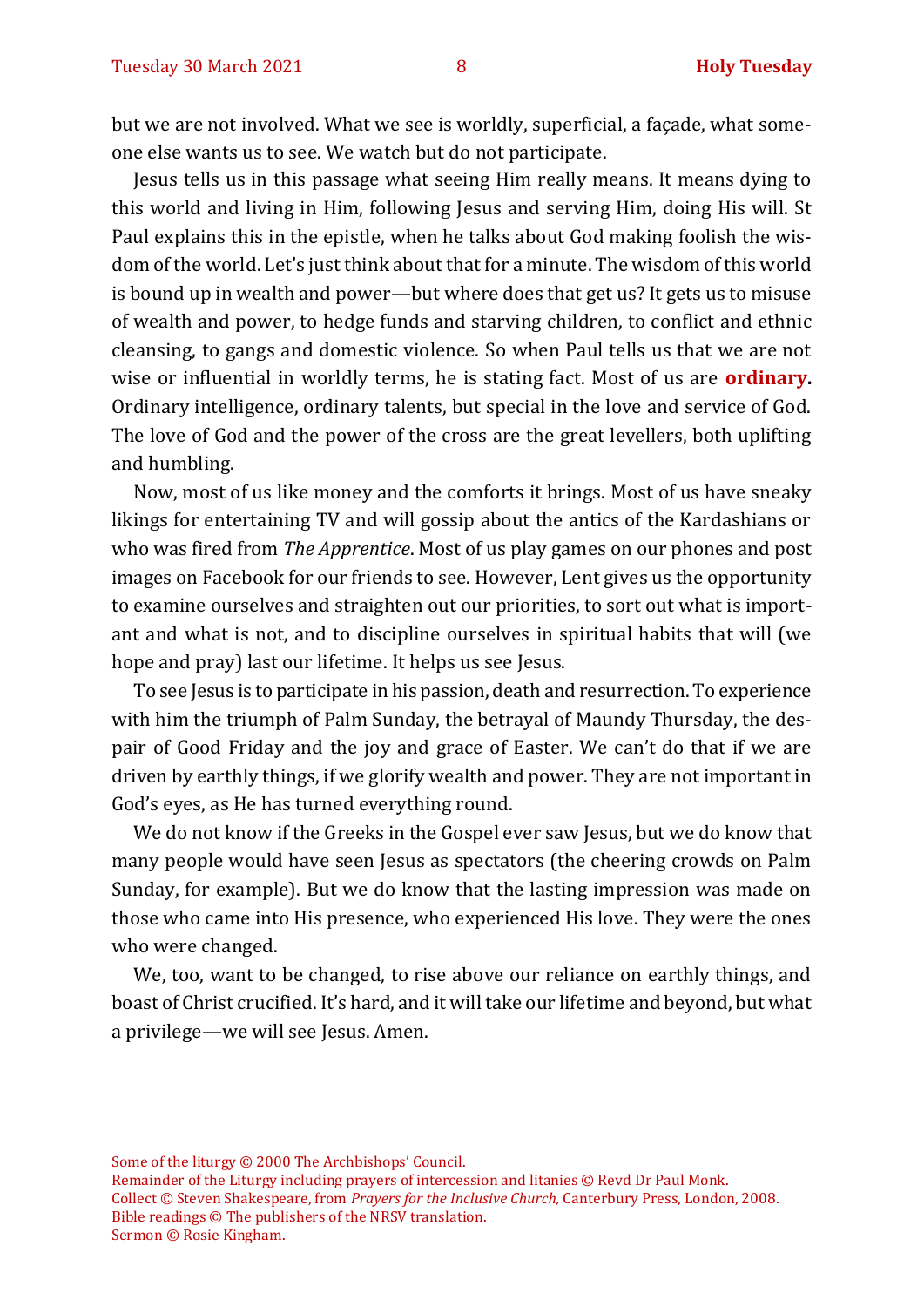## **Creed**

We profess of Christian faith into which we were baptised:

Do you believe and trust in God the Father,

the source of all being and life,

the one for whom we exist?

## All **We believe and trust in him.**

Do you believe and trust in God the Son, who took our human nature, died for us and rose again?

## All **We believe and trust in him.**

Do you believe and trust in God the Holy Spirit, who gives life to the people of God and makes Christ known in the world?

## All **We believe and trust in him.**

This is the faith of the Church.

All **This is our faith. We believe and trust in one God, Father, Son and Holy Spirit. Amen.**

## **Prayers of intercession**

These prayers are inspired by Jesus' Sermon on the Mount, which he probably said near the beginning of his ministry. Matthew's Gospel records them in chapters 5–7.

Jesus taught that his disciples how to pray *(Matthew 6:5–13)*. Teach us how to pray. Lord in your mercy

## All **Hear our prayer**

Jesus taught that we are we will see God if we are pure in heart *(Matthew 5:8)*. Make us pure so that we can see you as you really are.

Lord in your mercy

### All **Hear our prayer**

Jesus taught that he came to fulfil the law *(Matthew 5:17)*. We ask that God will empower us to live lives that are worthy of the Gospel and forgive us when we do not. Lord in your mercy

### All **Hear our prayer**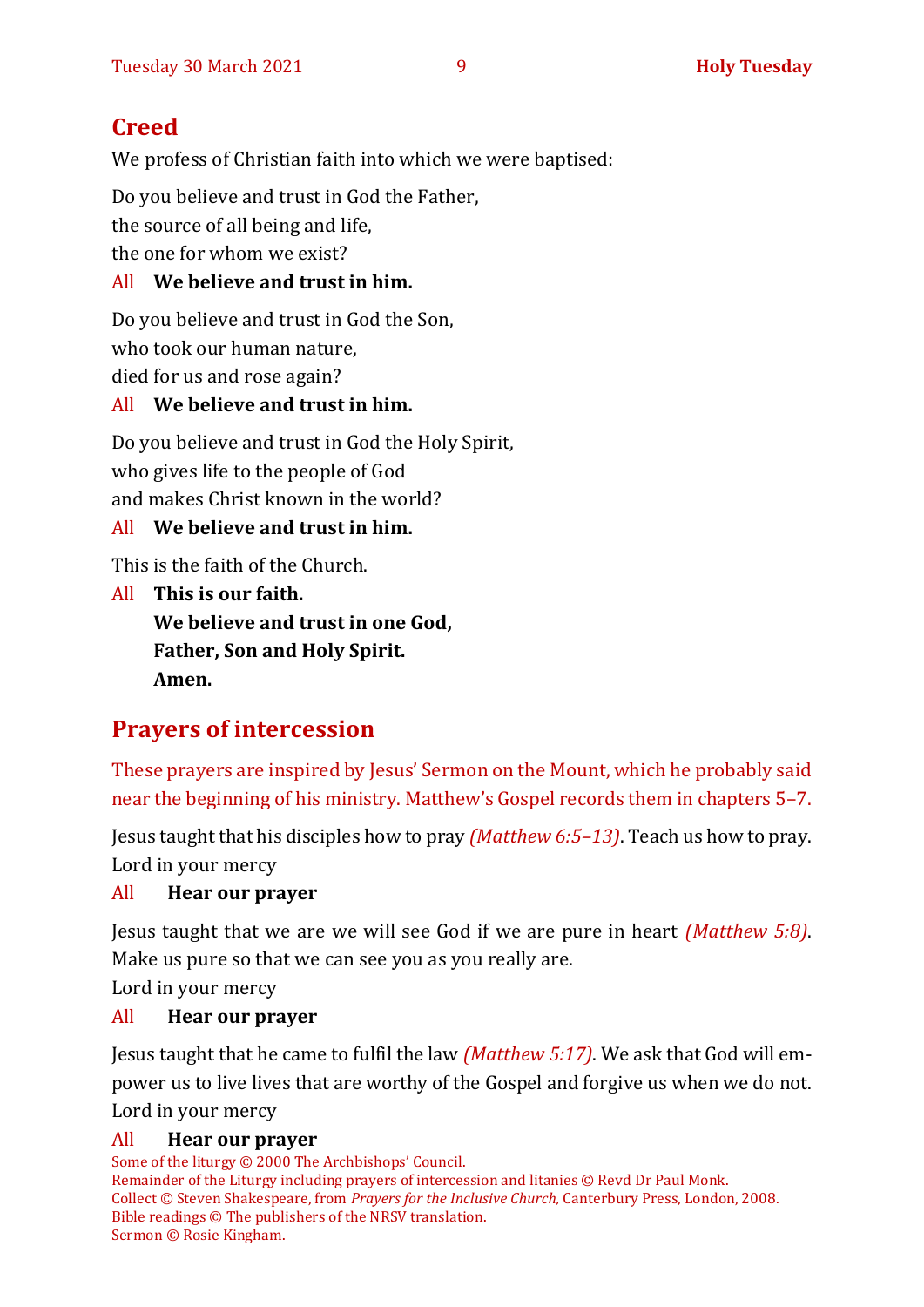Jesus taught that we should not store up treasures on earth *(Matthew 6:19)*. We pray for the world and our relationships with it.

Lord in your mercy

## All **Hear our prayer**

Jesus taught that we should be salt and light *(Matthew 5:13)*. We pray for our Christian witness and for those who see us.

Lord in your mercy

## All **Hear our prayer**

Jesus taught that we should love our enemies and pray for those who despite us *(Matthew 5:44)*. We pray for our enemies and those who do wrong.

Lord in your mercy

## All **Hear our prayer**

We gather together all these prayers using the words that Jesus himself taught us:

## All **Our Father in heaven,**

**hallowed be your name, your kingdom come, your will be done, on earth as in heaven. Give us today our daily bread. Forgive us our sins as we forgive those who sin against us. Lead us not into temptation but deliver us from evil.**

**For the kingdom, the power, and the glory are yours now and for ever. Amen.**

## **The Peace**

The Lord Jesus Christ said to his Apostles, 'My peace I leave you, my peace I give you.

The peace of the Lord be always with you

## All **and also with you**.

HYMN 4 **[Take my life and let it be](https://www.youtube.com/watch?v=Of4l5bTdZ8M)** (click on this link to hear the hymn)